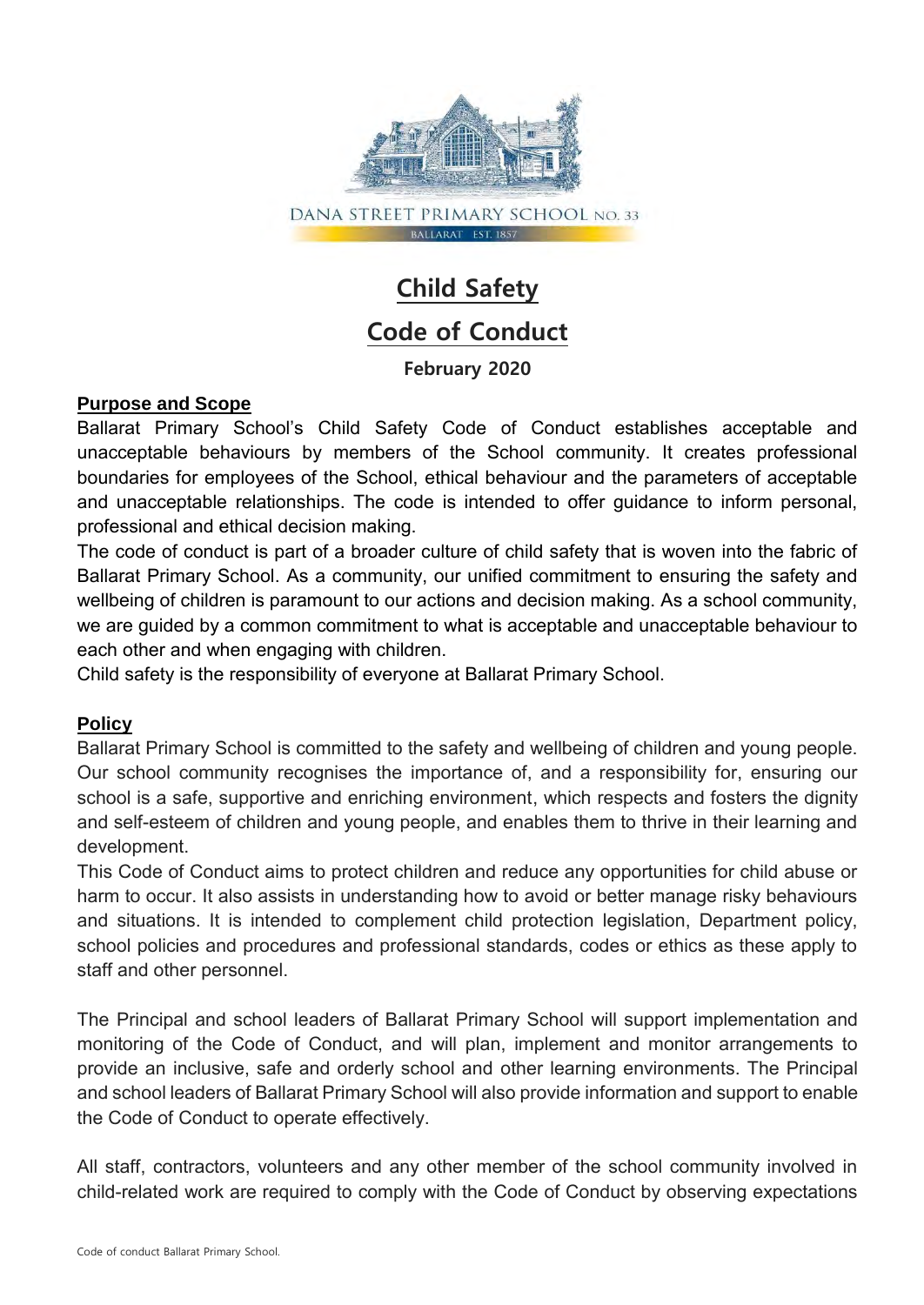for appropriate behaviour below. The Code of Conduct applies in all school situations, including school camps and in the use of digital technology and social media.

### **Acceptable behaviours**

As staff, volunteers, contractors, and any other member of the school community involved in child-related work individually, we are responsible for supporting and promoting the safety of children by:

- upholding the school's statement of commitment to child safety at all times and adhering to the school's child safe policy
- treating students and families in the school community with respect both within the school environment and outside the school environment as part of normal social and community activities
- encouraging students to 'have a say' by listening and responding to their views and concerns, particularly if they are telling you that they or another child has been abused or that they are worried about their safety/the safety of another child
- promoting the safety, welfare and wellbeing of students and being a positive role model to all Ballarat Primary School students
- using positive and affirming language towards students
- promoting the cultural safety, participation and empowerment of Aboriginal and Torres Strait Islander students
- promoting the cultural safety, participation and empowerment of students with culturally and/or linguistically diverse backgrounds
- respecting cultural, religious and political differences
- promoting the safety, participation and empowerment of students with a disability
- reporting any allegations of child abuse or other child safety concerns to the school's leadership or child safety officer (Sam Streeter)
- understanding and complying with all reporting or disclosure obligations (including mandatory reporting) as they relate to protecting children from harm or abuse
- if child abuse is suspected, ensuring as quickly as possible that the student(s) are safe and protected from harm
- reporting any breaches of this Child Safety Code of Conduct that are deemed necessary to Principal or Assistant Principal

#### **Unacceptable behaviours**

As staff, volunteers, contractors, and any other member of the school community involved in child-related work we must not:

- ignore or disregard any concerns, suspicions or disclosures of child abuse
- develop a relationship with any student that could be seen as favouritism or amount to 'grooming' behaviour (for example, offering gifts)
- exhibit behaviours or engage in activities with students which may be interpreted as abusive and not justified by the educational, therapeutic, or service delivery context
- ignore behaviours by other adults towards students when they appear to be overly familiar or inappropriate